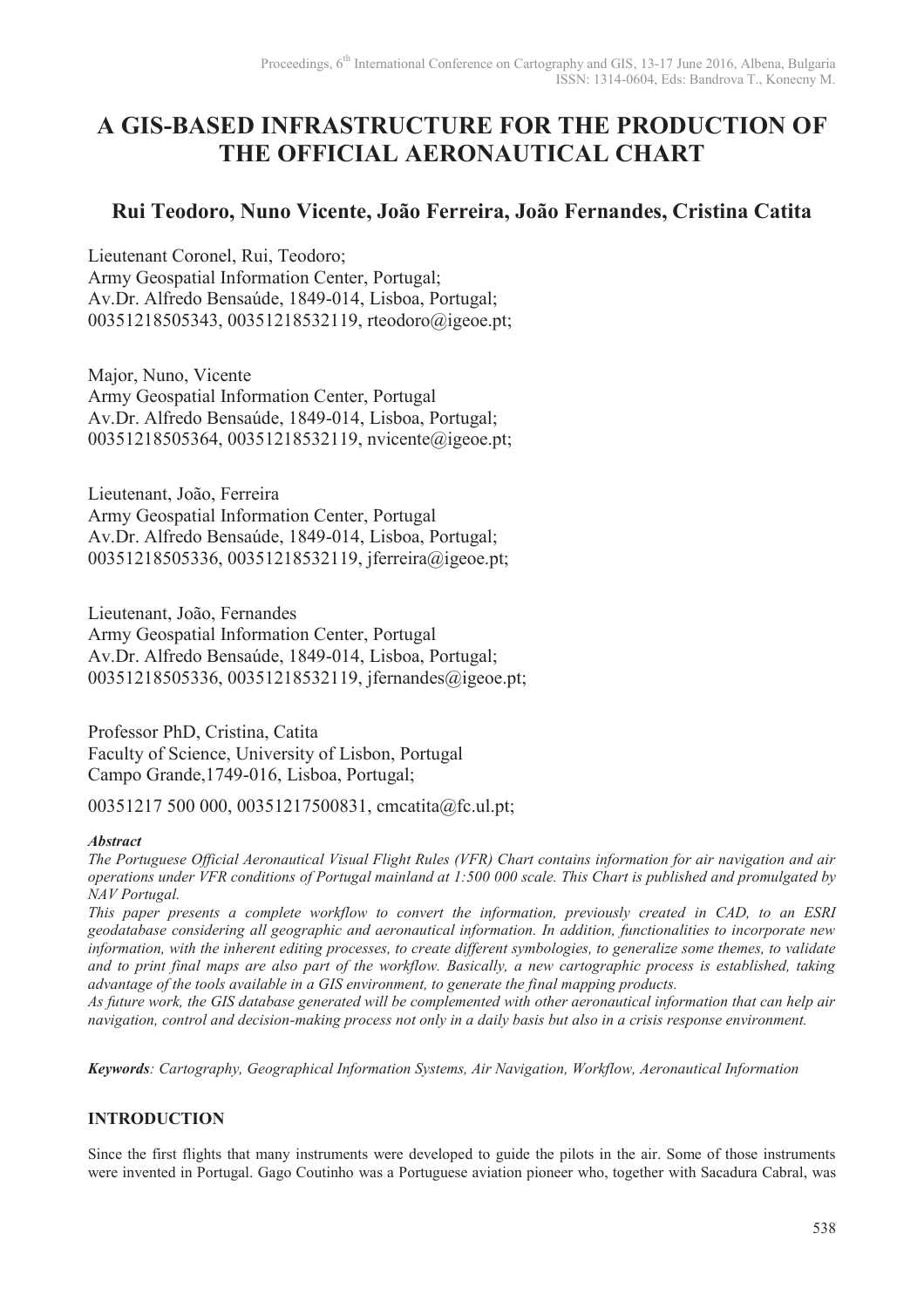the first to cross the South Atlantic Ocean by air, from March to June 1922, from Lisbon to Rio de Janeiro. Gago Coutinho invented a type of sextant incorporating two spirit levels to provide an artificial horizon. This adaptation of the traditional marine sextant allowed navigation without visual reference to the real horizon. He also invented an optical flight instrument, to be mounted on the plane's cockpit floor, which measures leeway in flight whenever ground remains visible. At that time all flights were performed by visual guidance, nowadays called visual flight rules (VFR). Visual flight rules are a set of regulations under which a pilot operates an aircraft in weather conditions, generally clear, enough to allow him to see where the aircraft is flying. The pilot must be able to operate the aircraft with visual reference to the ground, and by visually avoiding obstructions and other aircraft.

The International Civil Aviation Organization (ICAO) is a United Nations (UN) specialized agency, established by States in 1944 to manage the administration and governance of the Convention on International Civil Aviation (Chicago Convention). ICAO works with the Convention's 191 Member States and industry groups to reach consensus on international civil aviation Standards and Recommended Practices (SARPs) and policies in support of a safe, efficient, secure, economically sustainable and environmentally responsible civil aviation sector. These guidance also exists in the establishment of VFR rules and in the production of aeronautical charts.

In Portugal, the first known aeronautical chart for VFR conditions is from 1947, and it is mainly a representation of the terrain with the main towns surrounding the chart as it can be seen in Figure 1..



*Figure 1. Aeronautical Chart from 1947* 

Meanwhile, other editions were published. Since this chart is produced by the Army Geospatial Information Center (CIGeoE) this is the  $3<sup>rd</sup>$  edition produced to the Air Navigation Authority, NAV Portugal since this Authority do not has the skills and the cartographic knowledge to produce these maps. On the other hand, CIGeoE has the experience, the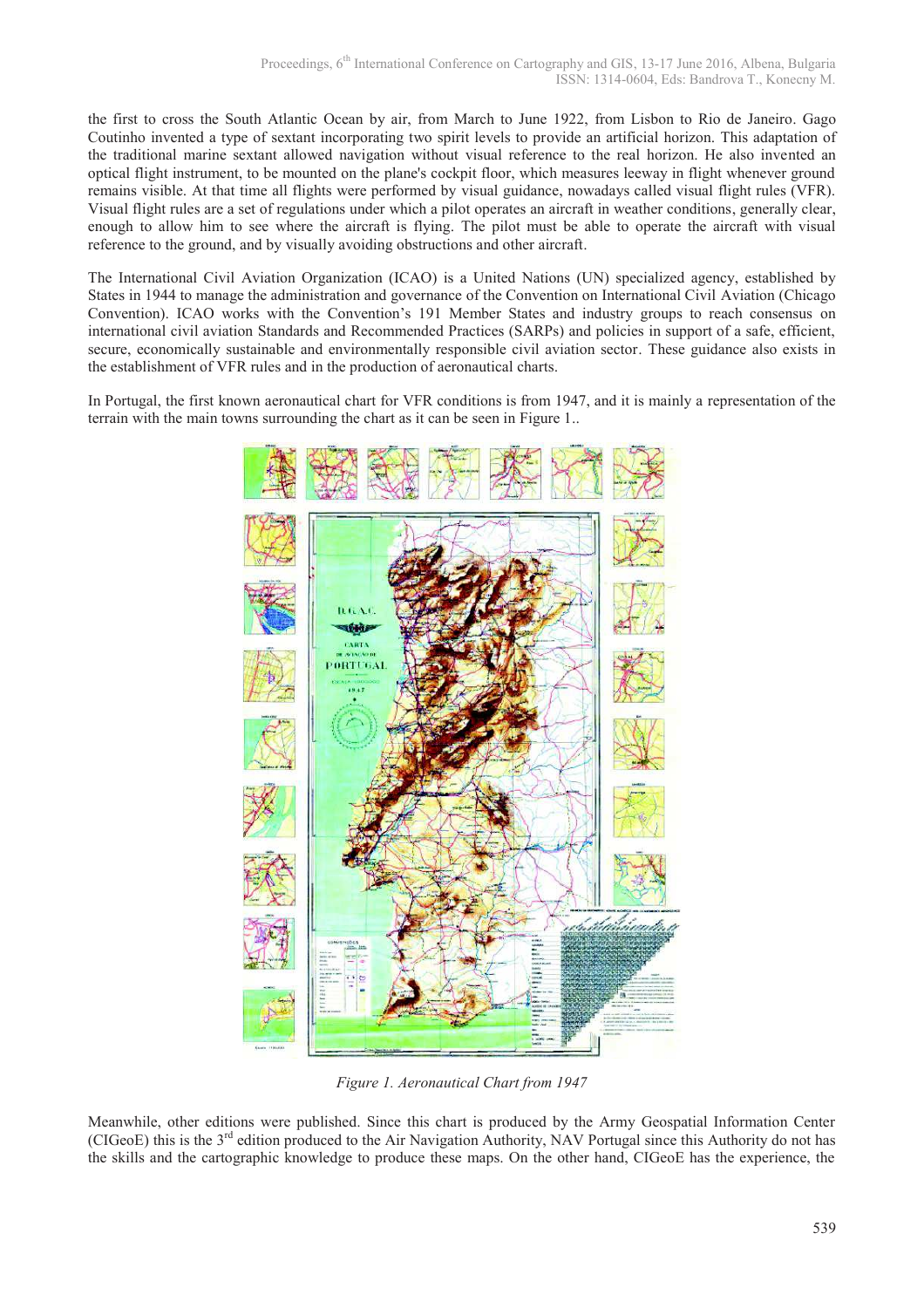background, the human and technical resources to develop new methodologies to produce this cartographic product in order to fulfill the highly demanding requirements.

The previous editions were produced in a Computer Aided Design (CAD) environment. Although this is a friendly way to produce this kind of maps, continue with this methodology was never an option. The migration to a Geographic Information System (GIS) was obvious and presents new challenges which are discussed in the study here presented.

# **GOALS**

The main objective of this study is to develop a methodology to establish a spatial data infrastructure to enable the integration of information from different sources and formats for the production of the aeronautical chart, taking into account the international standards. Moreover, this methodology should ensure the interoperability of this information with different systems that are used in aeronautical world and be effective in upgrading the data infrastructure, allowing faster and easier updates cycles and the development of future projects based on GIS. The generated products of the proposed methodology should consist on a paper map, a GeoTIFF and a GeoPDF.

# **METHODOLOGY**

#### **Workflow**

To establish the proposed methodology, it was necessary to implement a sequential set of cartographic procedures to convert all the information exisiting in CAD format to an ESRI geodatabase (ESRI, May 2015). The data in question consists of both topographic base information and aeronautical information. The conversion to a geodatabase comprises also the integration of new information, with the inherent editing processes, different symbologies, generalization of some themes and respective validation before printing the final maps.



*Figure 2. Workflow representing the proposed production process* 

Figure 2. shows the proposed and established workflow where it can be seen that the database modeling is a result from the analysis that was done, both from the documents and from the existing data in order to satisfy data requirements and the client needs. After modeling the database the system was ready to proceed to the migration of geospatial information. To complete this task it was used an ETL (Extract, Transform, Load) process, both for aeronautical and topographic base information, although the process was different for these two kinds of information.

Once the ETL process was concluded some validation tasks were executed, in order to validate geometry and topology of the information. Because geographic information for air navigation depends highly on simbology, the next step was the production of symbology in concordance with the internal standards implemented in CIGeoE but also with the technical specifications and representation rules defined by ICAO.

Then, the quality control phase was performed, internally and externally to CIGeoE, to ensure that all the standards were met.

Finally the layouts design took into account the different products generated, as refered before. The design that was achieved was a commitment to facilitate not only the production but also the interpretation of the cartographic products.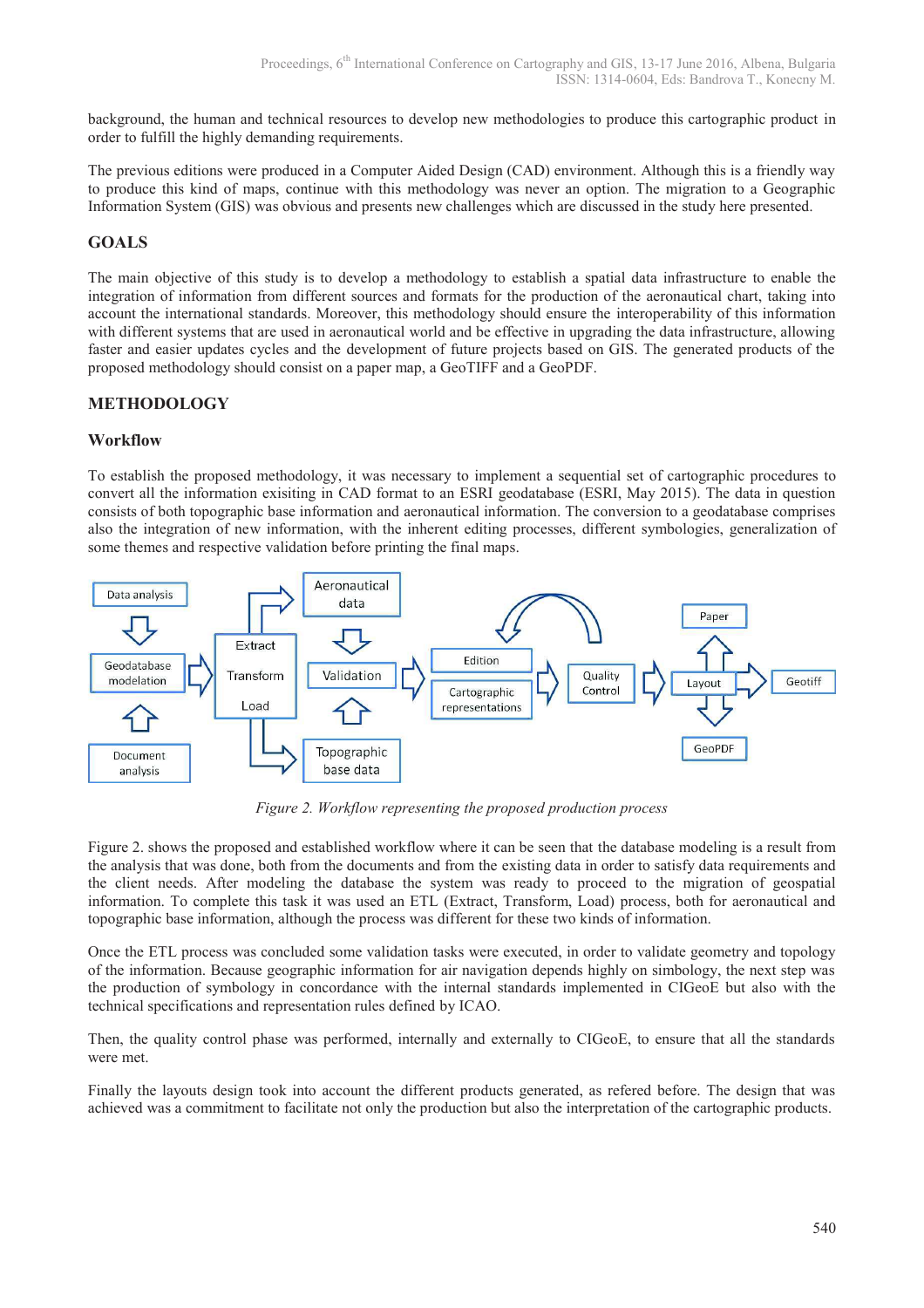#### **Software**

For this project several software packages were used due to the extent of the conversion processes that had to be done. These procedures included, among others, format and plataform changes and also the production of new geospatial information from tabular data. ArcMap 10.3.1 (ESRI, May 2015) was used as base software which contains functionalities applied to complete several operations, like for instance, the generation of isogonic lines from the World Magnetic Model to the period 2015-2020, using ESRI Production mapping extension with Magnetic Isolines Tools. Additionally it were also used, as support for certain processing steps, the following softwares packages: QGIS 2.6.1, MicroStation, PostgreSQL with PostGIS extension and Adobe Photoshop 7.0 for the production of the final layout of the legend, in the paper product.

In order to better interact with those software packages different types of programming language (e. g. SQL, Visual Basic, Python, HTML, and the MicroStation Development Language (MDL)) were also used.

For some other processings were used the OGR (OpenGIS Simple Features Reference Implementation) and GDAL (Geospatial Data Abstraction Library) libraries, enabling processing of large amount of information in a short time as was the case of the altimetric information and the calculation of the Maximum Elevation Figure (MEF) value.

#### **Data Format**

The data formats used in this project included dgn, shape file, geodatabase and GeoPDF. Raster data in TIFF and GeoTIFF format and external data in xlsx, txt and other common formats.

In order for GIS work properly, a strong and robust integration of geospatial data is essential. To achieve this goal, global initiatives have been taken in an attempt to establish standards, such as the creation of the Open Geospatial Consortium (OGC) and initiatives which objective is the implementation of Spatial Data Infrastructures (SDI), such as the NSDI (National Spatial Data Infrastructure) of the United States and the INSPIRE (Infrastructure for Spatial Information in the European Community) in Europe. In addition to these initiatives, the internet is also a powerfull tool to disseminate geospatial data. The standards defined by the World Wide Web Consortium (W3C) also have their importance. Thus it is decisive that the format of the resulting products could be accepted by the community that uses it. The GeoPDF and GeoTIFF formats were obvious choices, in addition to the paper map, because of its international recognition and degree of acceptance.

#### **DESIGN AND MODELING OF GEOSPATIAL DATABASE**

Beyond the production of the  $3^{rd}$  edition of the Aeronautical Chart of Portugal at 1:500 000, this project also aims the migration of the cartographic production process, previously based on CAD system (Microstation), to a GIS (ArcGIS) environment, being mandatory the implementation of a spatial data infrastructure, developed on ESRI technology, to host and interact with information. To achieve this objective, the modeling of a relational spatial database was carried out to ensure the migration of the information between those two environments and subsequently create cartographic representations, housing topologies, classes relationship, representation rules and symbologies.

#### **Consultation and Analysis of technical documentation**

Due to the extremly technical aspects of the work, it was also necessary to perform some research inside the existing and extensive technical documentation. Besides the CIGeoE internal rules for the working scale, the most important documents that were analized were the following:

- · Aeronautical Charts, Internacional Standards and Recommended Practices, Annex 4 to the Convention on Internacional Civil Aviation;
- · Manuel des cartes aeronautiques, DEUXIEME EDITION 1987, ICAO;
- Guidance Material for Aeronautical Chart ICAO 1 : 500 000, Version 1.6, 2011;
- · FAA Aeronautical Chart User's Guide 12th EDITION OCTOBER 2013.

#### **Database Modeling**

As refered before, there were mainly two different types of information, each one with its own characteristics and with different layers inside. Figure 3, shows all the information that was used to construct the base infrastructure from which were produced all the cartographic pieces.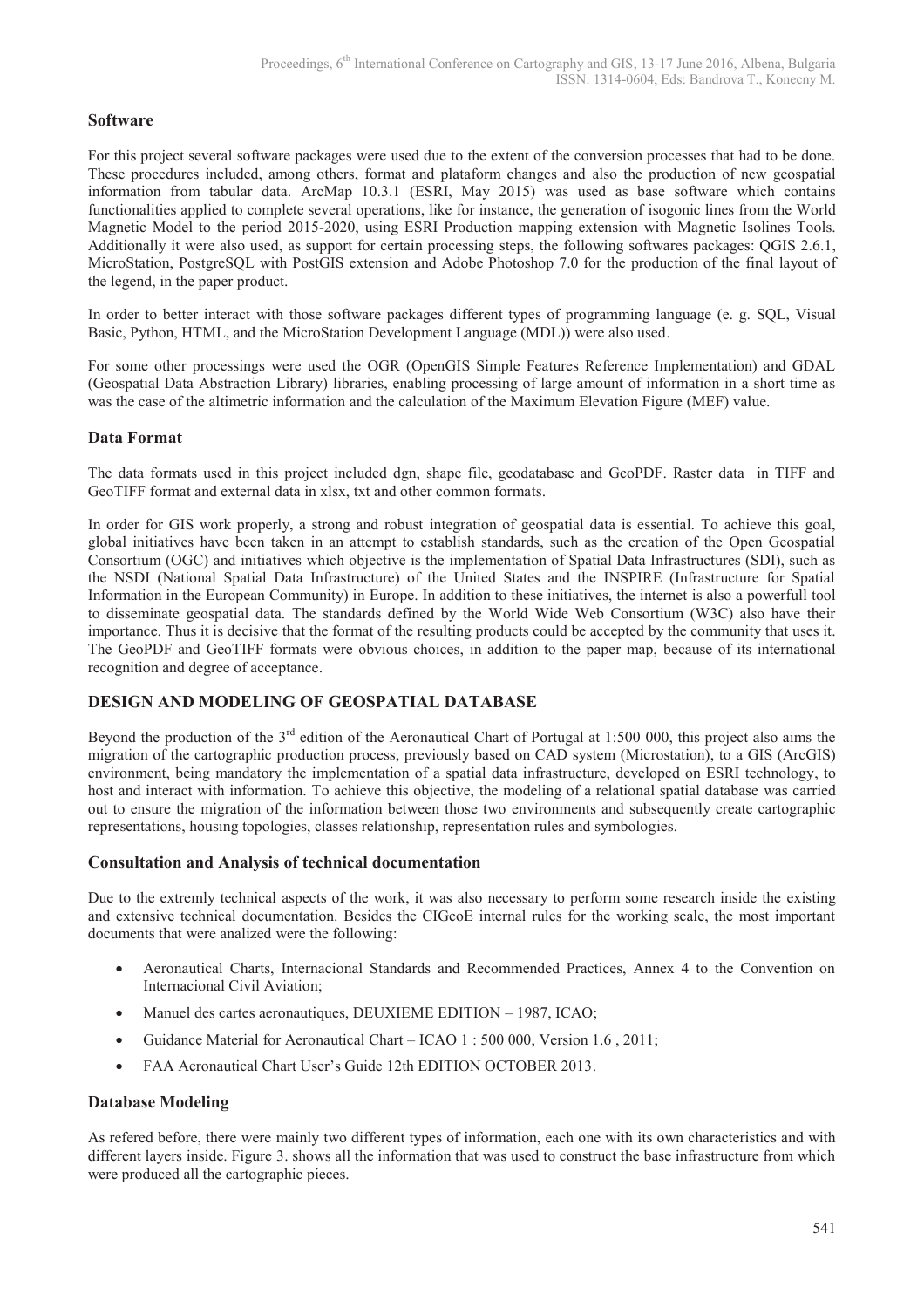

*Figure 3. Information to upload the geodatabase* 

To load all the information in the geodatabase, it was decided to group that information in two feature datasets, one for each type of information. This classification is due to some reasons: because the differentiation between base topographic information and aeronautical information was always an assumption in this project and also because the ETL process was also different.

#### **DESIGN AND DEVELOPMENT OF ETL PROCESS**

Conceptually, the ETL process allows the extraction of data from external sources, the transformation of that data in order to the realization of products that satisfy our clientes needs and the upload of a data base. Figure 4. shows the way that ETL process runs on a production environment.



*Figure 4. ETL Process on a production environment* 

Due to the nature of CIGeoE, the ETL process is well developed and consolidated and was implemented in the production of other cartographic products.

#### **ETL process on Topographic Base Information**

Being a geospatial information producer, CIGeoE has topographic base information but the way that is structured is not suitable, without any processing, to be used in this product. The object catalog is different, the object density is adjusted to the production of 1:25 000 scale maps and so some production processes were necessary so this information could be used in a suitable manner. Some of these processes were already made because CIGeoE also produces 1:250 000 scale maps both ground and aeronautical not only for military use. Because the scale change from 1:25 000 to 1:500 000 is huge, it was decide to use, as base information, the one that is used for the production of the 1:250 000 road maps. The change in scale is not so significant and all process is much more friendly and easy to implement.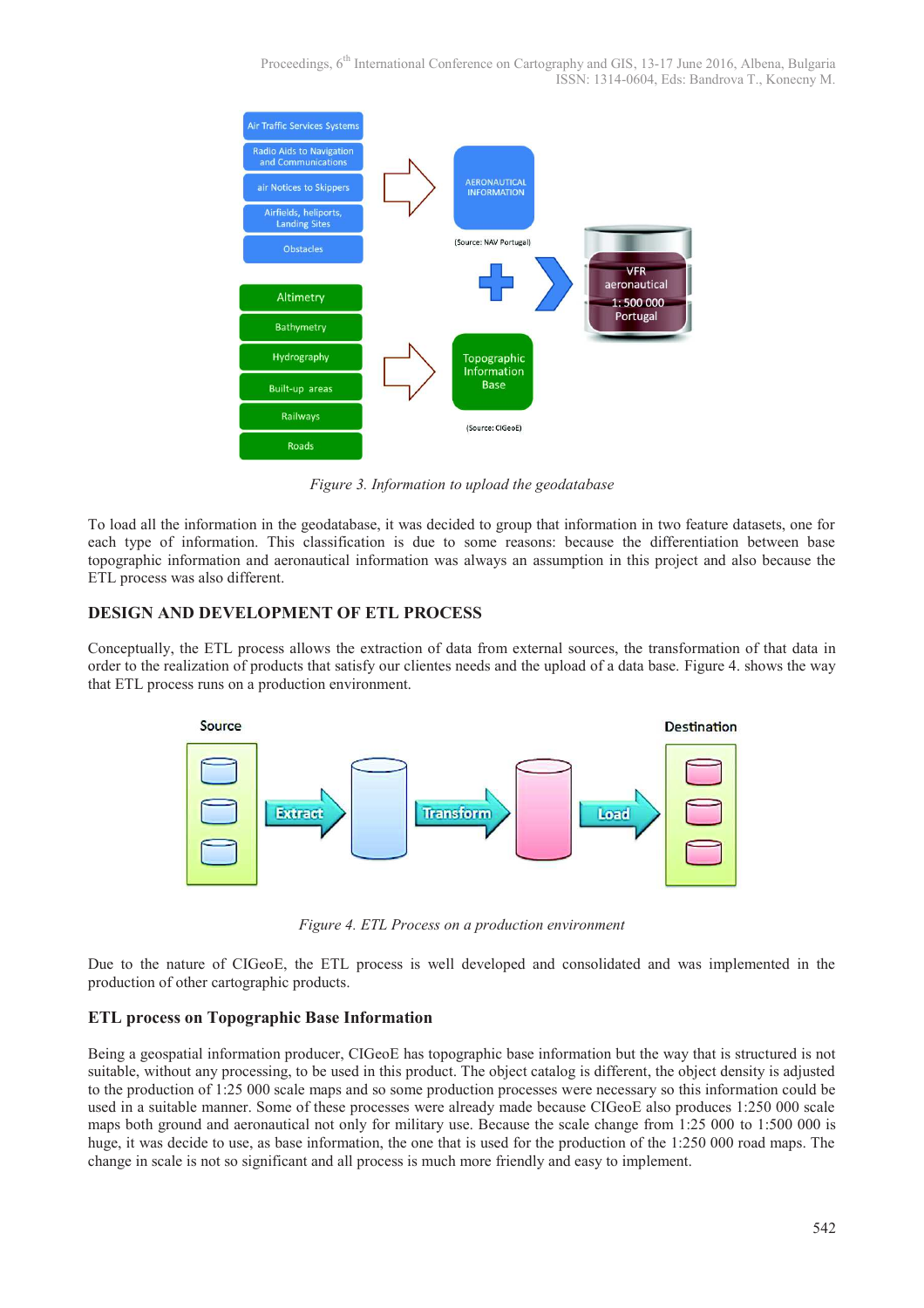Thus the themes that were availed, because of their affinity with VFR rules, are the following: Altimetry, bathymetry, hydrography, urban areas, main railways, main roads, territorial sea and high voltage powerlines.

CIGeoE also produces a map of Portugal mainland at scale 1:500 000 wich last edition in from 2014. This is a road map in which the available themes had already been exported from dgn format to shapefile. Thus the topographic base information of certain classes of information was obtained from that product, as was the case of bathymetry, hydrography, highways and railways. The missing themes were the altimetry, urban areas, the territorial sea and the high voltage powerlines. The procedures taken with this information wil be described below.

The ETL process applied to topographic base information is based mainly on the importation of diverse geographic information from some CAD files from MicroStation. The data model of the information in these files is based on the differentiation of data through the different graphics features available in this format, in particular the type of geometric entity (point, line and polygon), as well as their characteristics (level, color, weight and style). Based on the differentiation of the data referred above, it was possible to extract the desired information by applying ArcCatalog. From this software it was guaranteed the access to the geodatabase and import the required information for each feature class of the feature dataset of topographic base information. Since the source and the destination cartographic reference systems were different, it was necessary re-project all geographic information to the projection normally used in aeronautical mapping which is the Lambert Conical projection. To do so was used the ArcGIS tollbox.

#### *Territorial sea*

The territorial sea information was supplied by the Hidrographic Institute of the Portuguese Navy, in shapefile format. It was the first time that this theme was considered in aeronautical maps. These files were re-projected and integrated in the geodatabase, to which a geometric and topological validation process was applied in order to ensure that this information was coherent.

#### *Altimetry*

In previous editions, the altimetric information used for the production consists only on contour lines with an interval of 1000 feet and the most important geodetic tri-dimensional control points.

However, due to the enormous importance of the terrain information to air navigation under visual rules, it was also decided to include a significative sample of terrain elevation points and reduce the contour lines interval so that the final maps have a higher density of altimetry information. Thus, the main contour lines have an equidistance of 660 feet, completed with intermediate contour lines of 330 feet and 990 feet.

From the base information, it was used a selection by attribute using SQL language to select the elements which will be represented in the final product. Later in the process, the generalization of the selected information was done using the Bezier Algorithm (Li, 2007), the Remiss Selection (Li, 2007) and the Elimination Algorithm (Li, 2007). To the particular case of hilltops it was used the scale algorithm so they can be visible at 1:500 000 scale. The same procedures were done with terrain elevation points.

Concerning the bathymetric information it was used the information that is produced in the line of production of the geographic information, taking in account for example that the coastal line is the contour line with 0 meters height, which acquisition is done with photogrammetric methods. This information was then subject to generalization processes identical to the altimetry information.

It was also necessary to generate two raster products, in GeoTIFF format, one with the different hipsometric classes and other to create a shadow model. Both of this files has the Aster GDEM V2 terrain model as base information. The objective was to have another terrain representation. To process the base information were used several batch files, via DOS command line, that were programmed internally, according to our needs, associated with the GDAL library, mainly the gdaldem color-relief and hillshade. To generate the shadow model was used, as light source, the azimuth 315°, a vertical angle of 45° and an exaggeration of the vertical scale of 3x. Instead of using Adobe Photoshop to blend and merge those files, it was used Globalmapper.

All this products and the way they were processed, highlight the importance of the terrain representation in the final product.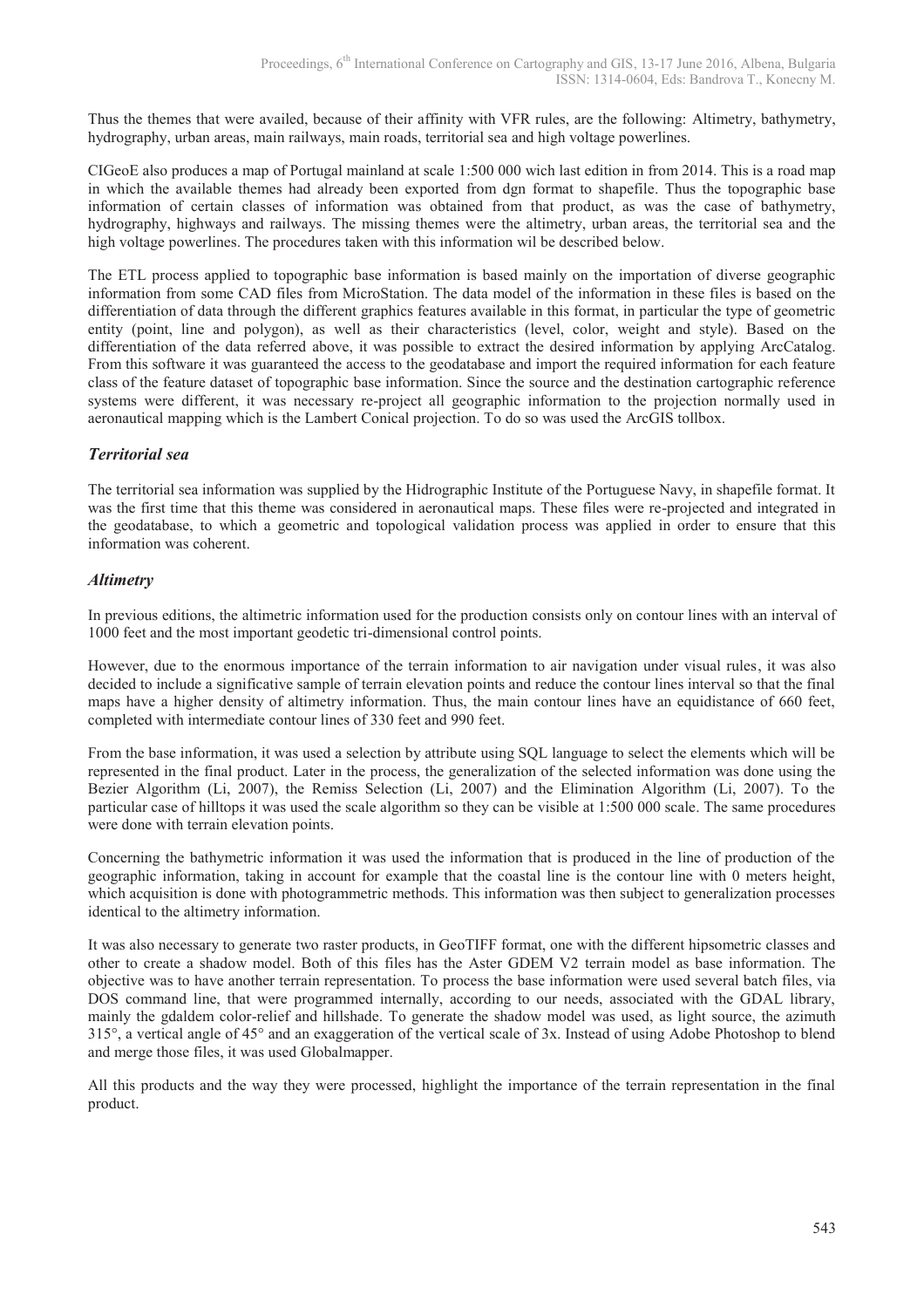#### *Urban areas*

In respect to this theme, the client intention was to represent more elements than in the previous editions, because they are good references to air navigation. In the previous editions only the most important cities were represented. In this edition the client intention is to represent all the cities. It were used information from Portuguese Statistics Institute, that allows us to extract from other map series produced in CIGeoE only the information with interest, using SQL queries, operating over the attribute selection. After validation of these geographic entities, some generalization processes were applied such as aggregation, simplification and smooth.

#### *High Voltage Power Lines*

The information to this theme comes from two different sources: the CIGeoE database for the production of 1:25 000 scale maps and the official information supplied by the National Electric System Company in dwg format. Both were processed, integrated in the geodatabase and then subjected to a generalization process using the available tools in ArcMap like smooth that uses the Bezier interpolation method, Collapse Dual Lines To Centerline, Merge Divided Roads and Collapse Road Detail. All these operations were applied in order to became the information more readable and more understandable according to the scale.

#### **ETL process of Aeronautical Information**

There are plenty of coordination measures and rules in aeronautical operations. The ICAO try to establish consensus on international civil aviation Standards and Recommended Practices. In Portugal, Portuguese Civil Aviation Authority (ANAC) is the autority for civil aviation but is NAV Portugal that provide air navigation services. Together, they try to combine national laws with ICAO rules to ensure a safe and efficient air navigation.

So the aeronautical information was a responsibility from NAV Portugal which provided all available information in tables in excel and PDF format. NAV Portugal contacted all entities that could have interess and experience to help building this project, like the Portuguese Air Force. Simbology was made according ICAO Rules or according NAV designations.

The themes represented in aeronautic information were:

- 6. Air Traffic Services Systems:
	- a. FIR (Flight Information Region) greater division of airspace where flight information services are guaranteed;
	- b. CTR (Control Zone) controlled airspace extending from the earth's surface to a defined upper limit;
	- c. TMA (terminal Control Area) terminal control area usually at the confluence of ATS routes along one or more aerodromes;
	- d. ATZ ( Aerodrome traffic zone).
- 7. Radio Aids to Navigation and Communications:
	- a. Distance measuring equipment (DME);
	- b. Non-directional radio beacon (NDB);
	- c. UHF tactical air navigation aid (TACAN);
	- d. VHF omnidirectional radio range (VOR).
- 8. Air Notices to Skippers:
	- a. Danger Areas;
	- b. Prohibited Areas;
	- c. Restricted Areas;
	- d. Temporary Reserved Airspace.
- 9. Aerodromes, heliports and Landing Sites.
- 10. Obstacles natural or artificial elements that juts a surface that exceeds the vertical separation of 100 meters from ground level.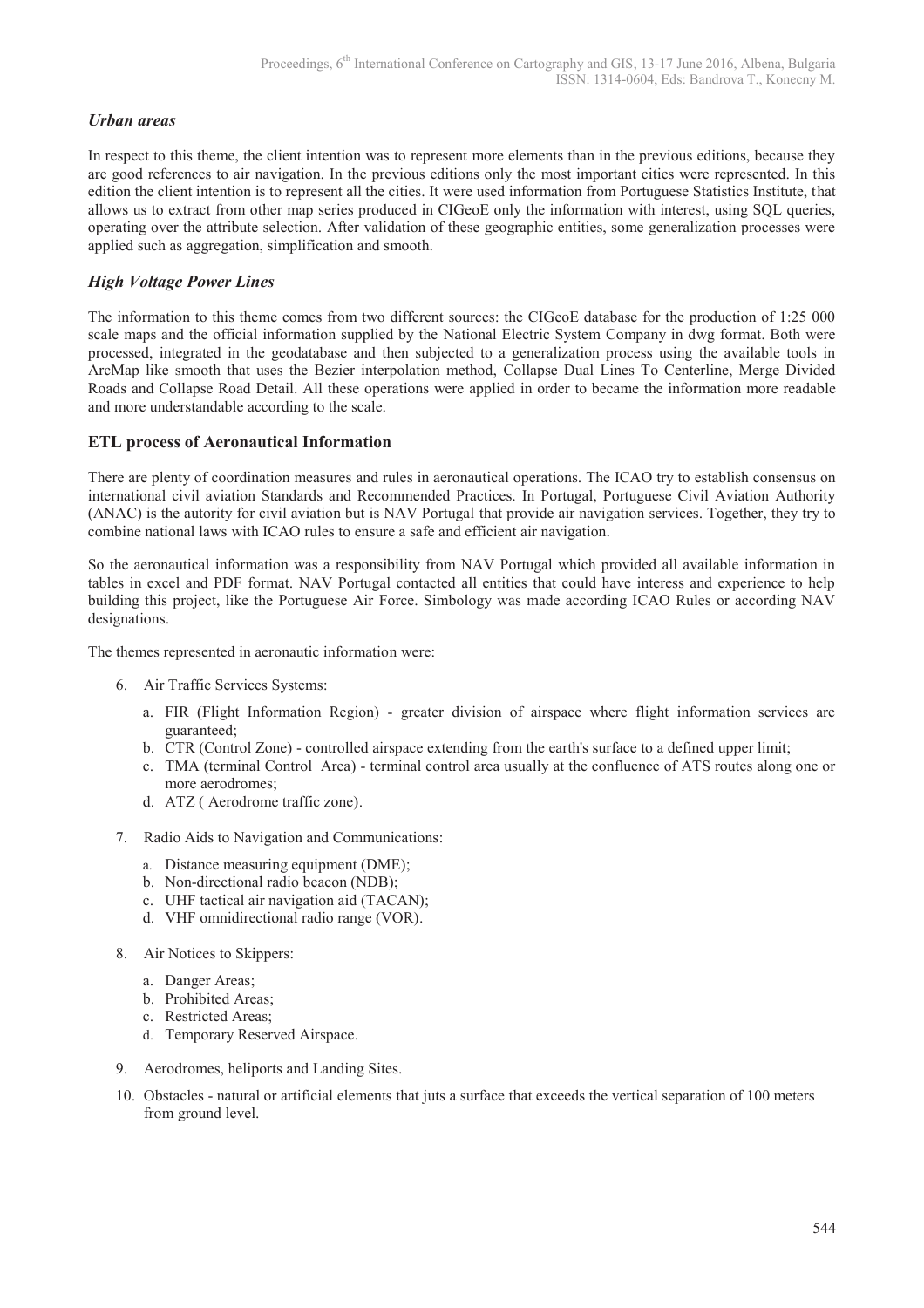Contrary at topographic base information, that was almost a generalization from other maps and scales or information that already exists, the aeronautic layer was generated from the beginning. Since the last edition produced in 2012, there were many changes in aeronautic layer and some symbols were not according ICAO rules, so it was decided to generate a new layer with symbols according ICAO rules instead of import any existing information.

The main difference in the preparation of the aeronautical layer was the ETL process that was carried out. The information was spread by several documents and so the way the information was extracted, transformed and loaded on the geodatabase was quite different from the other information. This need was identified as soon as the analysis of existing documentation started because of particularities of this kind of information.

#### *Geometric entities Processing*

All point information that was available was placed in a xls file and then imported to the geodatabase using Display XY Data tool. The information was organized in the geodatabase by subtypes and domains in order to facilitate the symbolization of this information. The same procedure was taken for line entities being that, after the importation, the points were connected by lines. The areas were built in the same manner but in the validation phase some errors were detected. Those errors were due to some inconsistency of the supplied coordinates.

#### **TOPOLOGICAL AND GEOMETRIC VALIDATION OF GEOSPATIAL INFORMATION**

A major concern was the validation of the information that became available after all the processes described above. Only this way was possible to ensure that the information meets the highly demanding requirements and was suitable to the needs of the client. Three different kinds of validation was made: strucuture, geometric and space integrity, both realized in a 2D and 3D environment. It was used some ArcMap 10.3.1 validation tools, including the Data Reviewer and Topology extensions available in the geodatabase ESRI format.

The validation process, in a ArcGIS software environment, is a sequential application of tools available in that platform, fully parameterized according to the permissible tolerances values that are established. Conceptually this process includes the validation of structure and geometric errors and spatial integrity. Methodologically the validation takes place sequentially, as shown in Figure 5..



*Figure 5. Validation Process* 

In the data structure validation phase, adaptation procedures were performed in order to prepare the data so they can be validated in geometric terms. Existing data to validate were copied, moved and organized in order to be able to follow the validation process. The structure was checked through the Feature Classe (FC) attribute table which is modified according to the needs of the tools that are used for the geometric validation.

In the geometric validation it was intended to detect and correct geometric errors. There were implemented different processes to altimetry and to the other themes that belong to planimetry. Specific models were developed (toolboxes) for each type to simplify its application.

With the implementation of the models that compose the toolboxes, allong with the procedures, the geometric corrections of the data were performed. Among them are highlighted:

- Repair of the geometry of each feature class of the geodatabase;
- Elimination of duplicated geographical entities;
- Elimination of entities which dimensions are below the threshold set for each entity;
- Union of the geographical entities that share the same final vertex of the same FC (Unsplit tool);
- Correction of overshoots and undershoots: